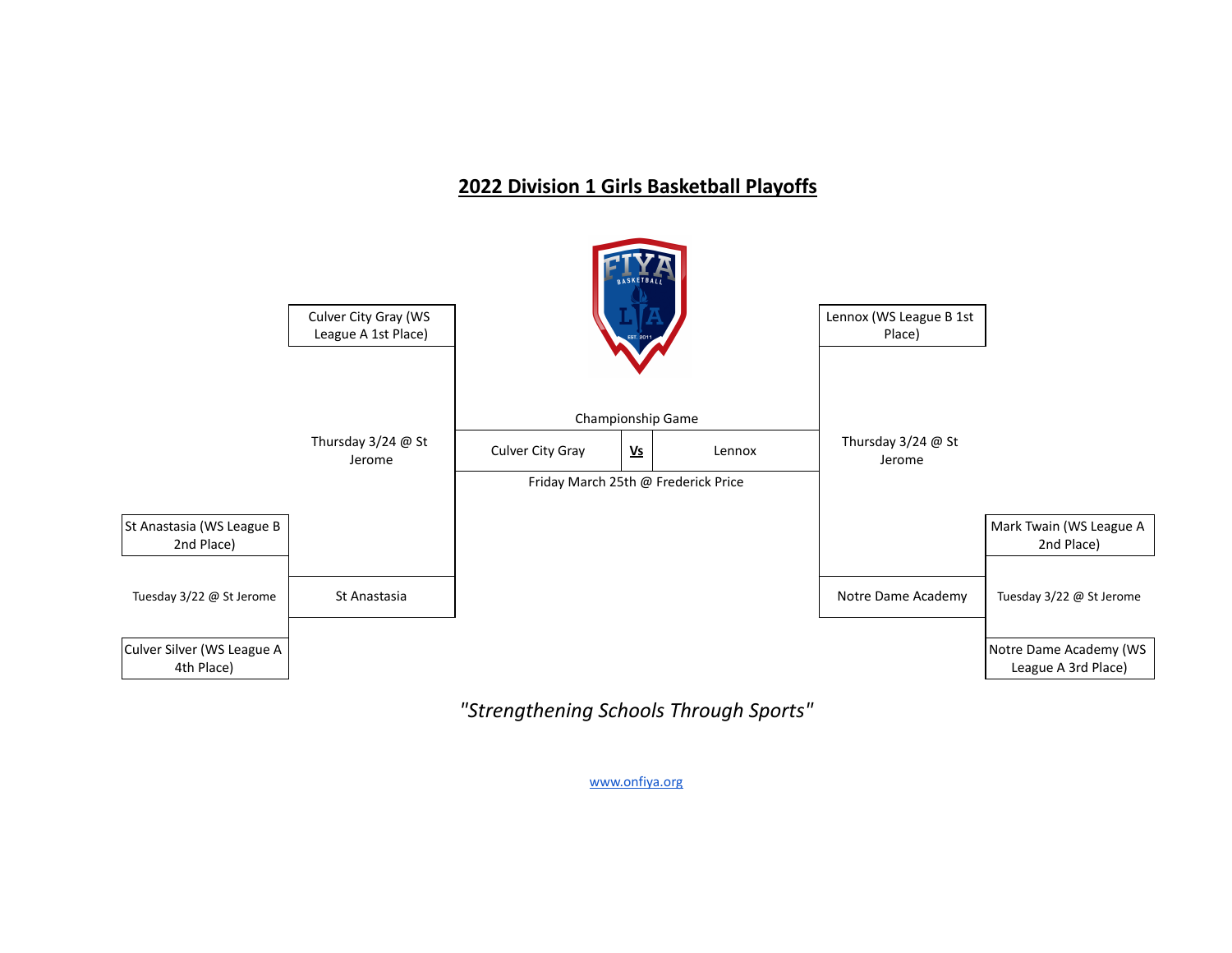| <b>D-1 Girls Basketball Playoffs</b> |           |                          |                     |           |           |        |  |  |  |  |  |
|--------------------------------------|-----------|--------------------------|---------------------|-----------|-----------|--------|--|--|--|--|--|
| <b>First Round</b>                   |           |                          |                     |           |           |        |  |  |  |  |  |
| St Anastasia (WS League              |           | Culver Silver (WS League |                     |           |           |        |  |  |  |  |  |
| B 2nd Place)                         | Vs        | A 4th Place)             | Tuesday March 22nd  | St Jerome | $4:00$ PM | Game 1 |  |  |  |  |  |
| Mark Twain (WS League                |           | Notre Dame (WS League    |                     |           |           |        |  |  |  |  |  |
| A 2nd Place)                         | Vs        | A 3rd Place)             | Tuesday March 22nd  | St Jerome | $5:00$ PM | Game 2 |  |  |  |  |  |
| Semi-Finals                          |           |                          |                     |           |           |        |  |  |  |  |  |
| Culver Gray (WS League               |           |                          |                     |           |           |        |  |  |  |  |  |
| A 1st Place)                         | <b>Vs</b> | St Anastasia             | Thursday March 24th | St Jerome | 4:00 PM   | Game 3 |  |  |  |  |  |
| Lennox (WS League B                  |           |                          |                     |           |           |        |  |  |  |  |  |
| 1st Place)                           | Vs        | Notre Dame               | Thursday March 24th | St Jerome | 5:00 PM   | Game 4 |  |  |  |  |  |
| Championship                         |           |                          |                     |           |           |        |  |  |  |  |  |
| <b>Culver Gray</b>                   | Vs        | Lennox                   | Friday March 25th   | Price     | 6:00 PM   |        |  |  |  |  |  |

**Price Christian Schools: 7901 Vermont Ave, Los Angeles, CA 90044**

**St Jerome School: 5580 Thornburn St, Los Angeles 90045**

Park and enter on school side of gym, NOT church side.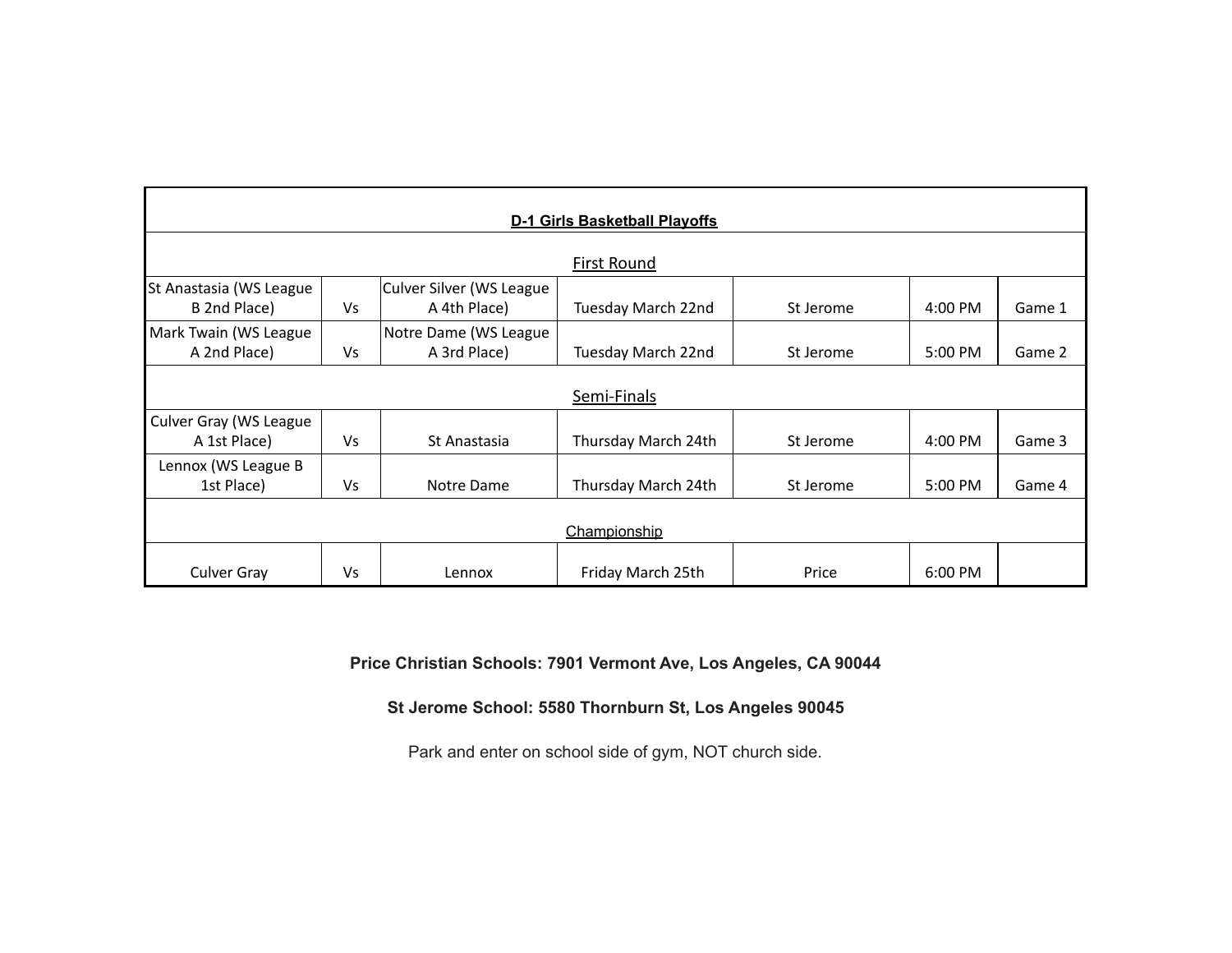## **2022 Division 1A Girls Basketball Playoffs**



*"Strengthening Schools Through Sports"*

[www.onfiya.org](http://www.onfiya.org/)